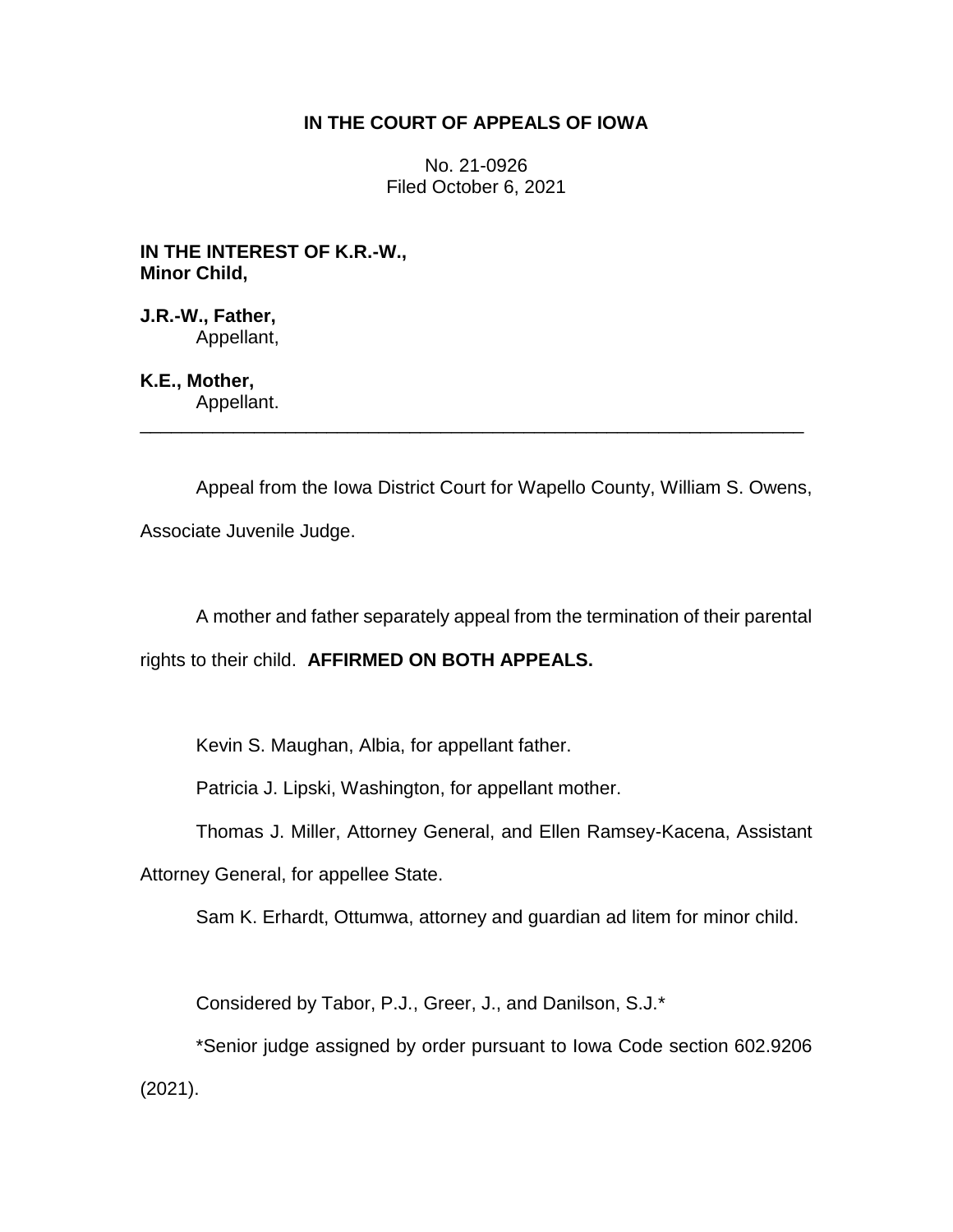#### **DANILSON, Senior Judge.**

A mother and father separately appeal from the termination of their parental rights to their child, K.R.-W., born in 2019. Both contend the State failed to prove the grounds for termination cited by the juvenile court and the court erred by not placing the child in a guardianship with a maternal cousin. The mother further contends the Iowa Department of Human Services failed to make reasonable efforts toward reunification. Upon our review, we affirm on both appeals.

#### *I***.** *Background Facts and Proceedings*

This family came to attention of the department in May 2019, when the mother tested positive for methamphetamine and THC upon admittance to the hospital to give birth to K.R.-W., whose umbilical cord also tested positive for methamphetamine. The parents agreed to a safety plan that the mother would live with her grandfather, not be the child's sole caretaker, and the parents' contact with the child would be supervised. Both parents are convicted felons, on probation, and have lengthy criminal histories. The child was adjudicated in need of assistance.

"[F]rom the beginning of the time that the safety plan was in place," the department had "concerns that [it] was not being followed," including the parents providing unsupervised care to the child and not allowing providers into the home. By August, the mother had several warrants for her arrest due to probation violations and theft charges. In September, the mother was placed in a halfway house at the request of her probation officer. The parents agreed to the child's placement in the care of the mother's cousin and her husband. Near that same time, the father tested positive for methamphetamine.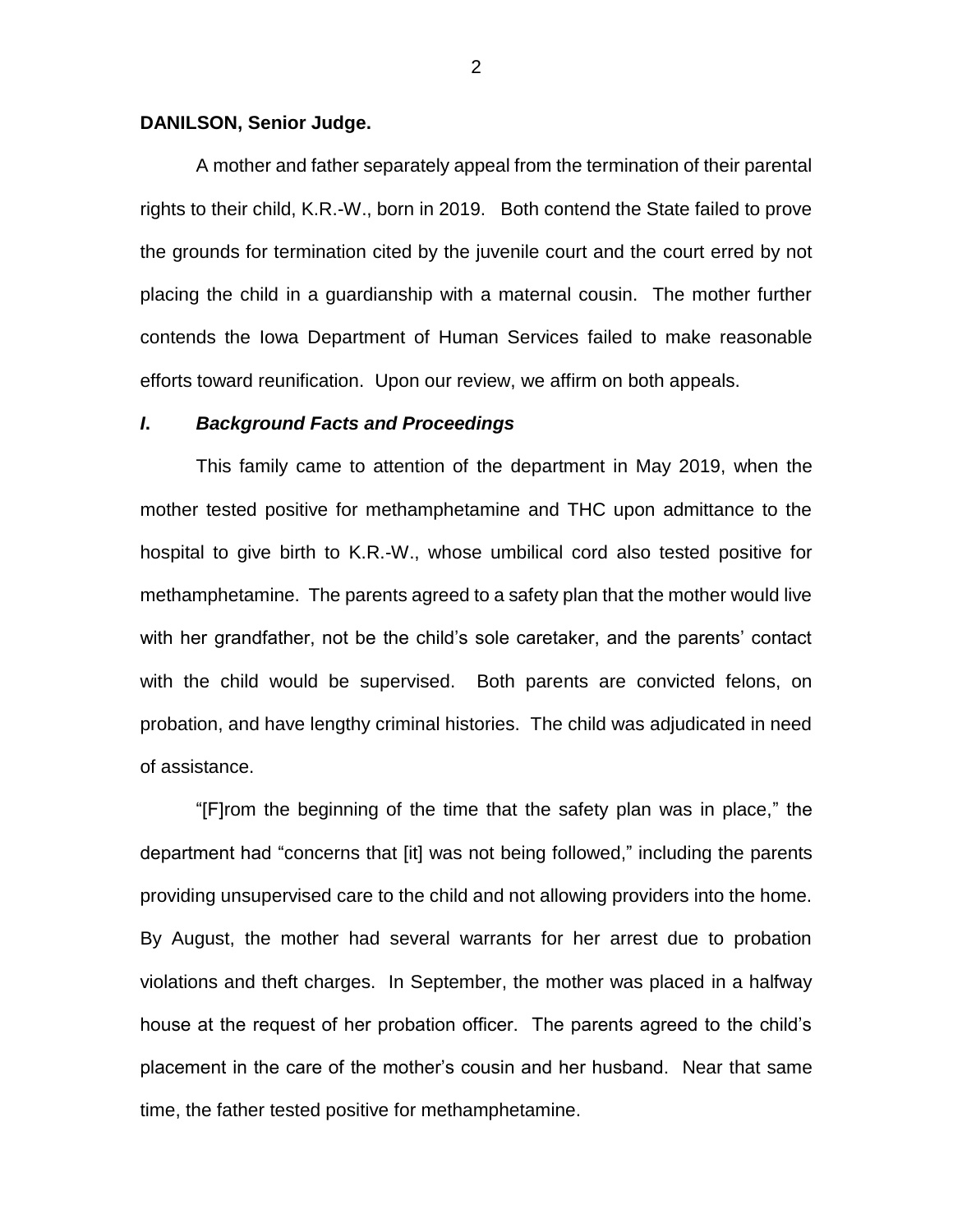The department learned the mother was "watering down her UA's at the halfway house" and "signing out" for visits with the child that were not taking place. She was arrested for probation violations. In December, the father was also arrested for probation violations. Both parents declined visits with the child while they were incarcerated. The father was released in February 2020, immediately used methamphetamine, and reported he was waiting for a spot at a halfway house. In May, he was arrested and placed in jail due to probation violations. About a week later, the mother was released from prison. For the next six months, it was "very difficult" for the department to contact the mother, but she did attend most of her twice-weekly supervised visits. The mother did not comply with drug testing until December, at which time she tested positive for methamphetamine. Meanwhile, the State initiated termination of parental rights proceedings.

The termination hearing took place over two days in April and May 2021. At the time of the hearing, the child was almost two years old and he had been placed with the maternal cousin outside of the parents' care "since he was four months old." During that time, the parents had been in and out of jail, inconsistently attended substance-abuse and mental-health treatment, and continued to use methamphetamine. The mother reported her last usage was in January 2021, but her probation officer stated she had admitted usage in February. There were also concerns that the mother's UA's had been "tampered with," and the mother declined to provide an "observed UA" approximately one week before the termination hearing. The mother had an active warrant for her arrest. Similarly, the father had "pretty consistently" used methamphetamine through the life of this case. His longest period of sobriety was one month, during inpatient treatment

3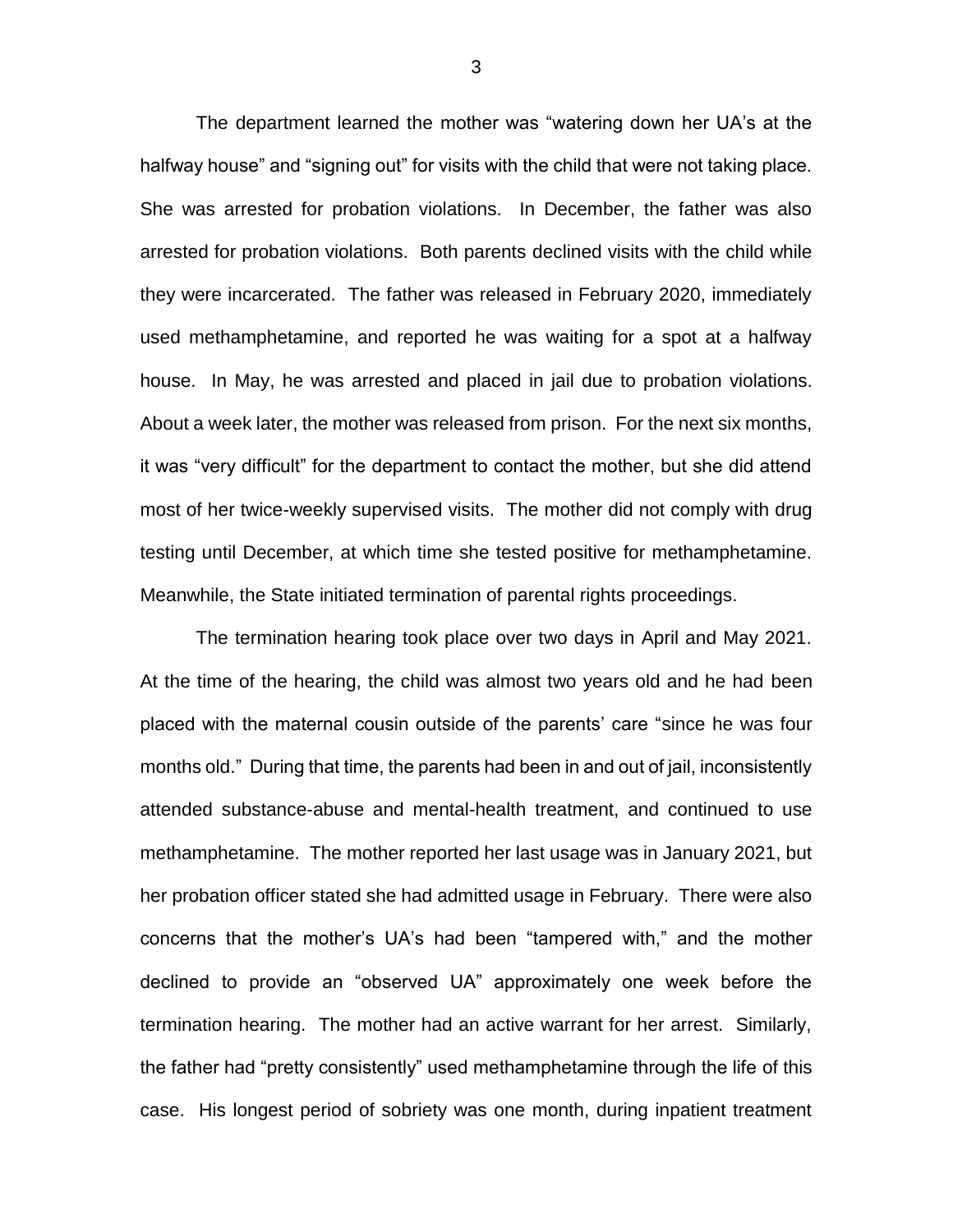from February to March 2021, and he admitted he had used methamphetamine immediately before entering treatment. The father had pending criminal charges, including possession of methamphetamine with intent to deliver and possession of a firearm as a felon.

Although the parents' visits with the child generally went well, the visits had not progressed beyond fully supervised. The department caseworker testified, "[W]e just haven't ever had any kind of length of period of time that either of them have demonstrated sobriety in order to decrease supervision on those interactions." The guardian ad litem and department recommended termination of parental rights. The guardian ad litem opined, "I don't think the court has any choice other than to terminate"; "Neither parent is able to take care of [the child] at this time, and he needs immediate permanency." The department noted the child was "comfortable and bonded" to his care providers, who had "been approved to be a preadoptive home if it's needed."

In July 2020, the court entered its order terminating parental rights pursuant to Iowa Code section 232.116(1)(h) (2020). The mother and father separately appeal.

### *II***.** *Standard of Review*

We review termination-of-parental-rights proceedings de novo. *In re L*.*T*., 924 N.W.2d 521, 526 (Iowa 2019). Upon our review, our primary consideration is the best interests of the child, *In re J*.*E*., 723 N.W.2d 793, 798 (Iowa 2006), the defining elements of which are the child's safety and need for a permanent home. *In re H*.*S*., 805 N.W.2d 737, 748 (Iowa 2011).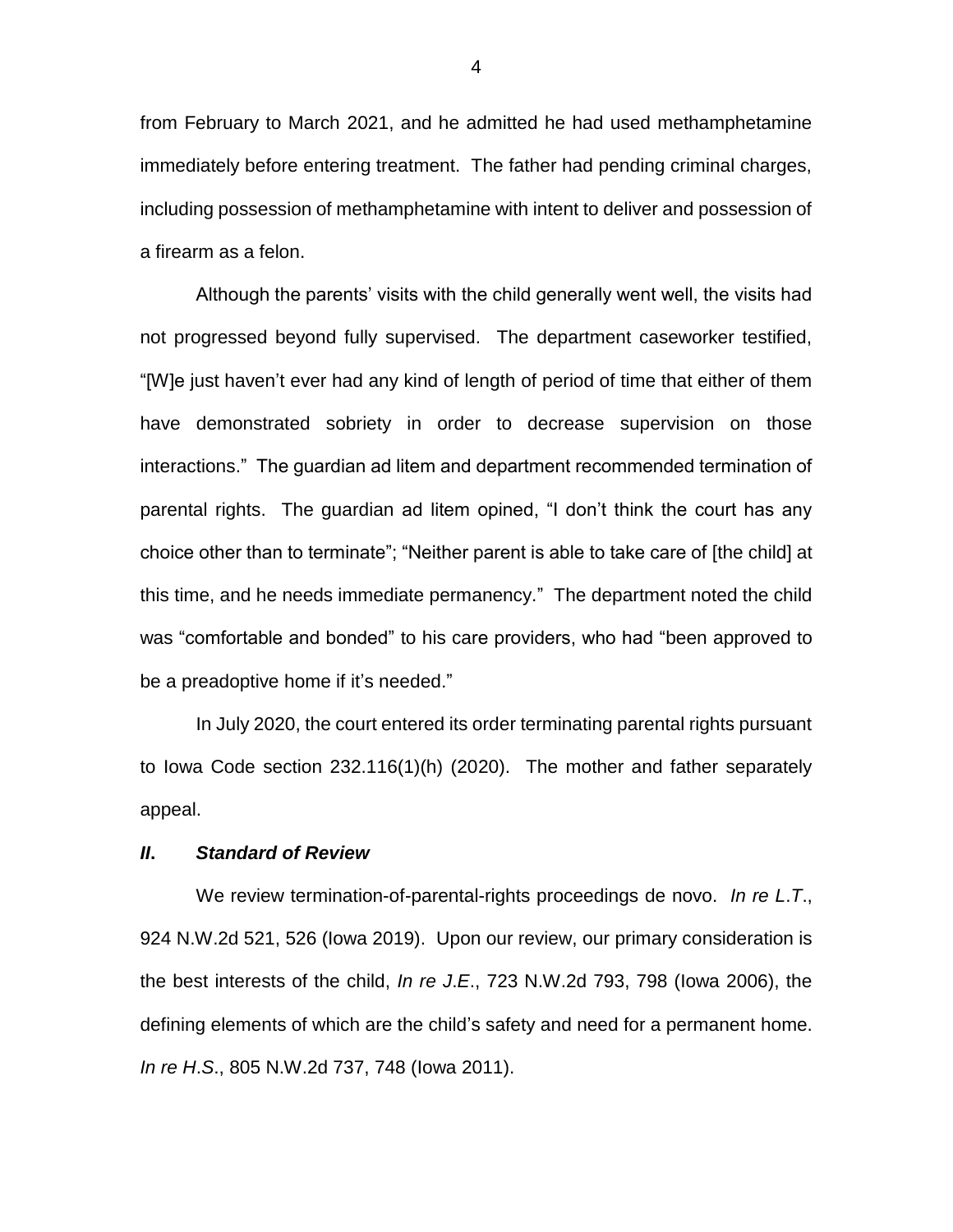### *III***.** *Grounds for Termination*

The mother and father both challenge the sufficiency of the evidence supporting the grounds for termination cited by the juvenile court. They do not contest the child is three years of age or younger, has been adjudicated a child in need of assistance, and has been removed from the parents' physical custody for at least six of the last twelve months. *See* Iowa Code § 232.116(1)(h)(1)–(3). But they claim the State failed to show by clear and convincing evidence that the child could not be returned safely to their care at the time of the termination hearing. *See id*. § 232.116(1)(h)(4).

The father argues that he "had completed inpatient substance abuse treatment," "continued to participate in psychiatric treatment and medication management," "maintained a job since October of 2020," and "participated in visits." The mother makes a similar claim, stating she "was following the terms of her probation," had maintained employment and a residence with her grandfather, and "was participating regularly in visits with the child." Both parents point out that there were "no safety concerns" with parenting during visits.

Despite some bouts of progress, the record supports the department's "concerns that neither parent has demonstrated sobriety for any length of time." With regard to the father, the caseworker observed, "He did complete his inpatient. What I told him is that was a good, positive thing. I just, you know, wish that would have happened earlier in the case where his sobriety could be monitored, you know, for a length of time in the community . . . ." With regard to the mother, the caseworker noted she "has never been honest . . . about her usage" and opined that it was "concern[ing] that she's trying to be evasive . . . with her usage." There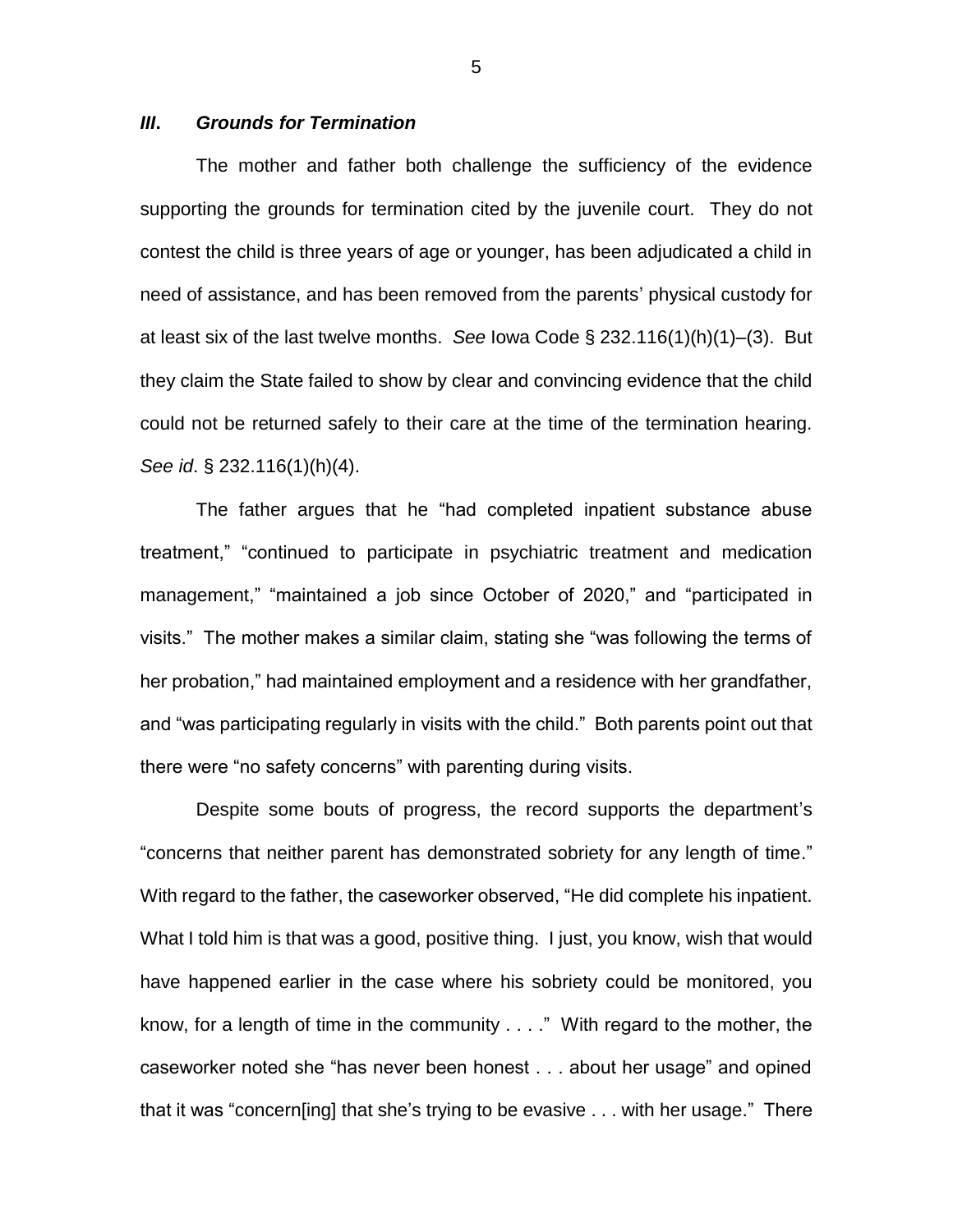were also continuing concerns about the parents' patterns of criminal charges, probation violations, and incarceration. The caseworker noted that "with both of them having those probation conditions, and [the father] has some things that haven't even been addressed fully as far as charges, it is very concerning that [K.R.-W.] would be left without a parent." On this issue, the juvenile court found:

Both [the father] and [the mother] have engaged in regular interaction with [K.R.-W.], but due to their on-going issues with the criminal justice system and continued concerns regarding their use of illegal drugs (either as a result of positive tests or their failure or refusal to participate in testing) those visits have never progressed beyond being fully supervised.

In sum, neither parent is in a position to have [K.R.-W.] placed with them either now, or in the foreseeable future. [K.R.-W.] is a child in need of permanency and the best way for that to be established is through termination and adoption.

Based on these and the other facts detailed above, we concur with the court's assessment that K.R.-W. could not be returned to the care of either parent at the time of the termination hearing. The requirements of Iowa Code section 232.116(1)(h) were satisfied by clear and convincing evidence in respect to both parents.

Termination also must serve the child's best interests. *See* Iowa Code § 232.116(2). The caseworker believed that maintaining the status quo would "open [K.R.-W.] up to additional removals in the future," stating, "I don't believe [the parents] demonstrated the ability throughout the life of this case to maintain sobriety which would lead . . . to continued trauma [for the child]." The juvenile court similarly found: "Neither [the mother] nor [the father] have taken advantage of the more than ample time and opportunity provided to achieve reunification. [K.R.-W.] is a child that needs permanency, and neither parent is in a position to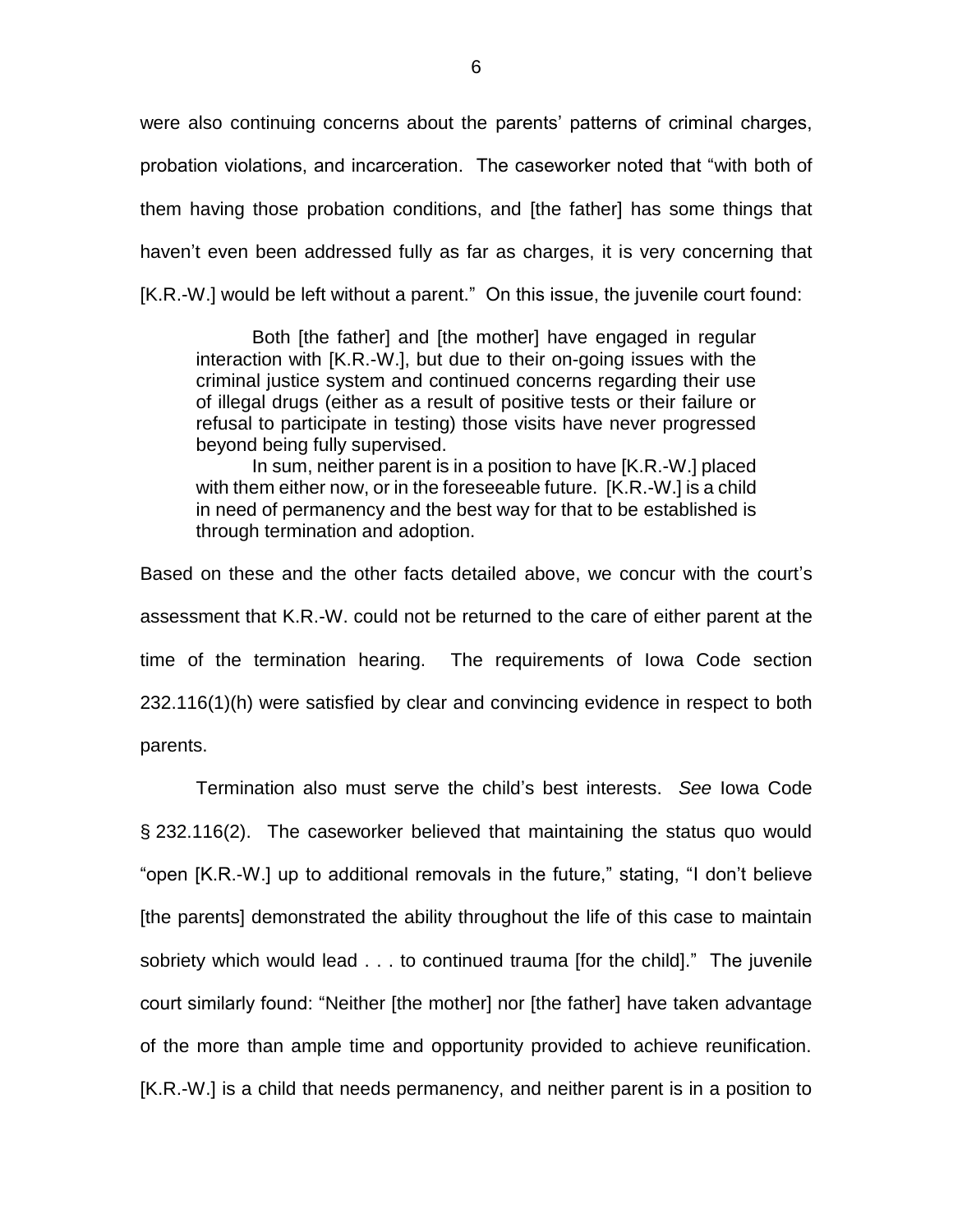provide [K.R.-W.] the permanency the child needs and deserves." Upon our review, we conclude termination is in the child's best interests.

#### *IV***.** *Guardianship*

The mother and father both claim the court erred by not placing the child in a guardianship with a relative—the maternal cousin—rather than terminating their parental rights. *See id*. § 232.116(3)(a). In most cases, however, "a guardianship is not a legally preferable alternative to termination." *In re A*.*S*., 906 N.W.2d 467, 477 (quoting *In re B*.*T*., 894 N.W.2d 29, 32 (Iowa Ct. App. 2017)). This case is no exception. K.R.-W. is under the age of three, has been out of his parents' care for all but four months of his life, and needs a long-term, permanent placement. As the court observed:

By their very nature, guardianships can be modified or terminated. So placing the child in a guardianship would prevent the child from reaching much deserved permanency. The parents have not presented a compelling reason why this is an exceptional case warranting establishment of a guardianship instead of termination.

In sum, given the age of the child, the length of time the child has been removed, parents' lack of substantial progress toward reunification, and the availability of other viable permanency options it is clear guardianship would not be appropriate.

We concur in the court's finding that a guardianship is not an appropriate alternative to termination in this case, and we further conclude no permissive statutory exception should be applied to preclude termination.

## *V***.** *Reasonable Efforts*

The mother also contends the department failed to make reasonable efforts toward reunification. Our courts have recognized that the State must show reasonable efforts toward reunification "as a part of its ultimate proof" that grounds for termination exist. *See*, *e*.*g*., *In re C*.*B*., 611 N.W.2d 489, 493 (Iowa 2000).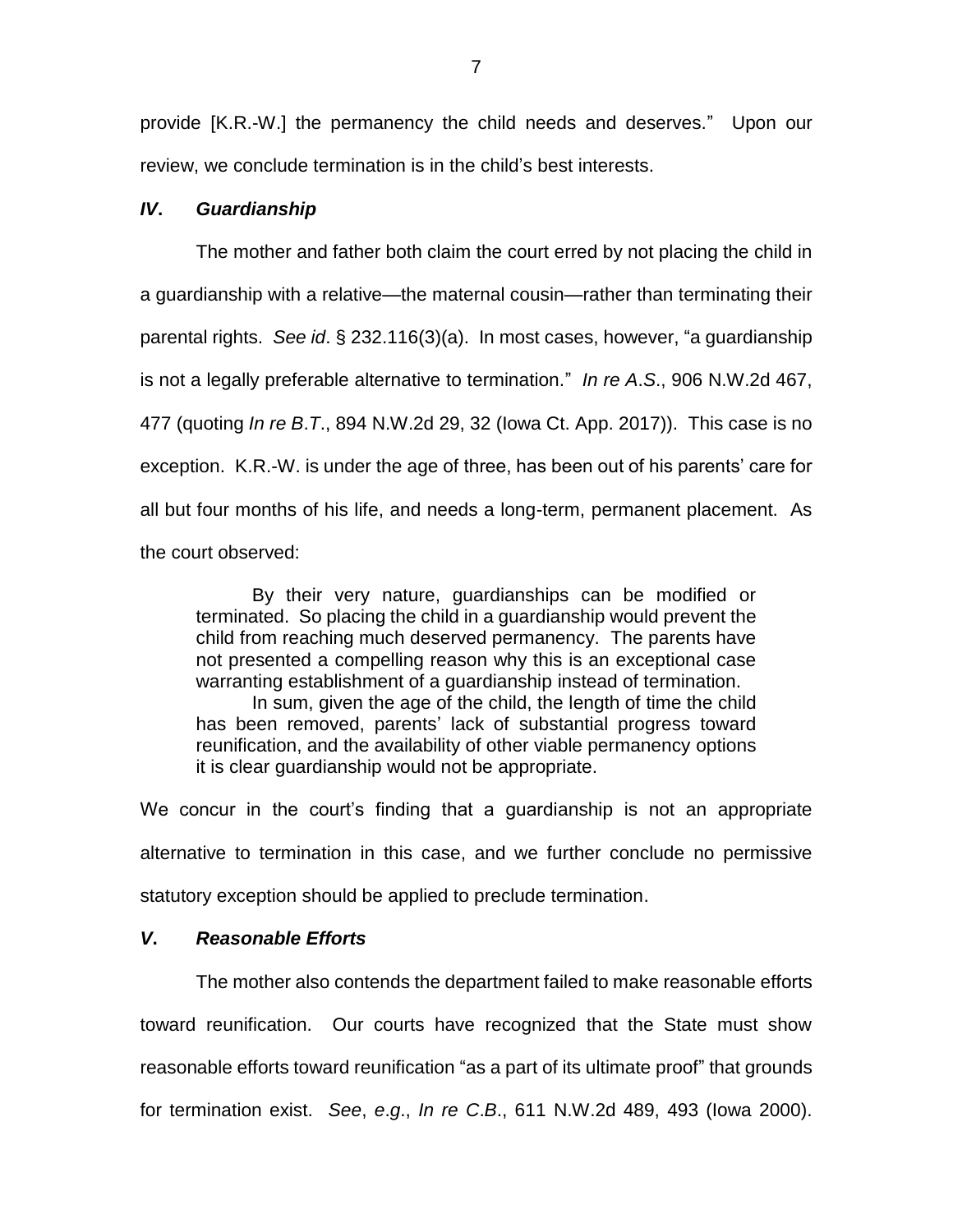Specifically, the mother challenges the department's "refus[al] to authorize other suitable persons to supervise additional visits between the child and his parents, despite the FSS provider's reports that parents' visits were going well with no safety or parenting concerns."<sup>1</sup>

To the contrary, the record shows that from the time the initial safety plan was entered, the mother's grandfather (and later her father as well) were approved to supervise the parents' interactions with the child. Unfortunately, "[t]hey proved to be deceitful, dishonest," because they "said they were supervising their interactions, and they were not," so "those two got taken off the list." The mother's cousin (the child's current placement) was "agreeable to supervising," but then "asked to stop being in that role." And later, the maternal grandmother was approved to supervise visitation, but subsequently refused to supervise visits because the mother was "treating [her] horribly." In addition to those relatives, one of the mother's friends "didn't pass a background check" and the caseworker declined to complete background checks on neighbors, explaining: "I didn't feel like I could put anybody in that position because of how intimidating and manipulative [the mother] is. I would not put a neighbor lady in that position. I feel like it almost needs to be a professional role because of her intimidation and her manipulation and dishonesty."

Even so, shortly before the termination hearing, the department increased visits to three hours. The caseworker explained, "Recently we did go ahead and increase those by an hour. . . . I couldn't—didn't feel like I could decrease the

 $\overline{a}$ 

8

 $1$  Although the State contends the mother failed to preserve error on this claim, we choose to address the issue.